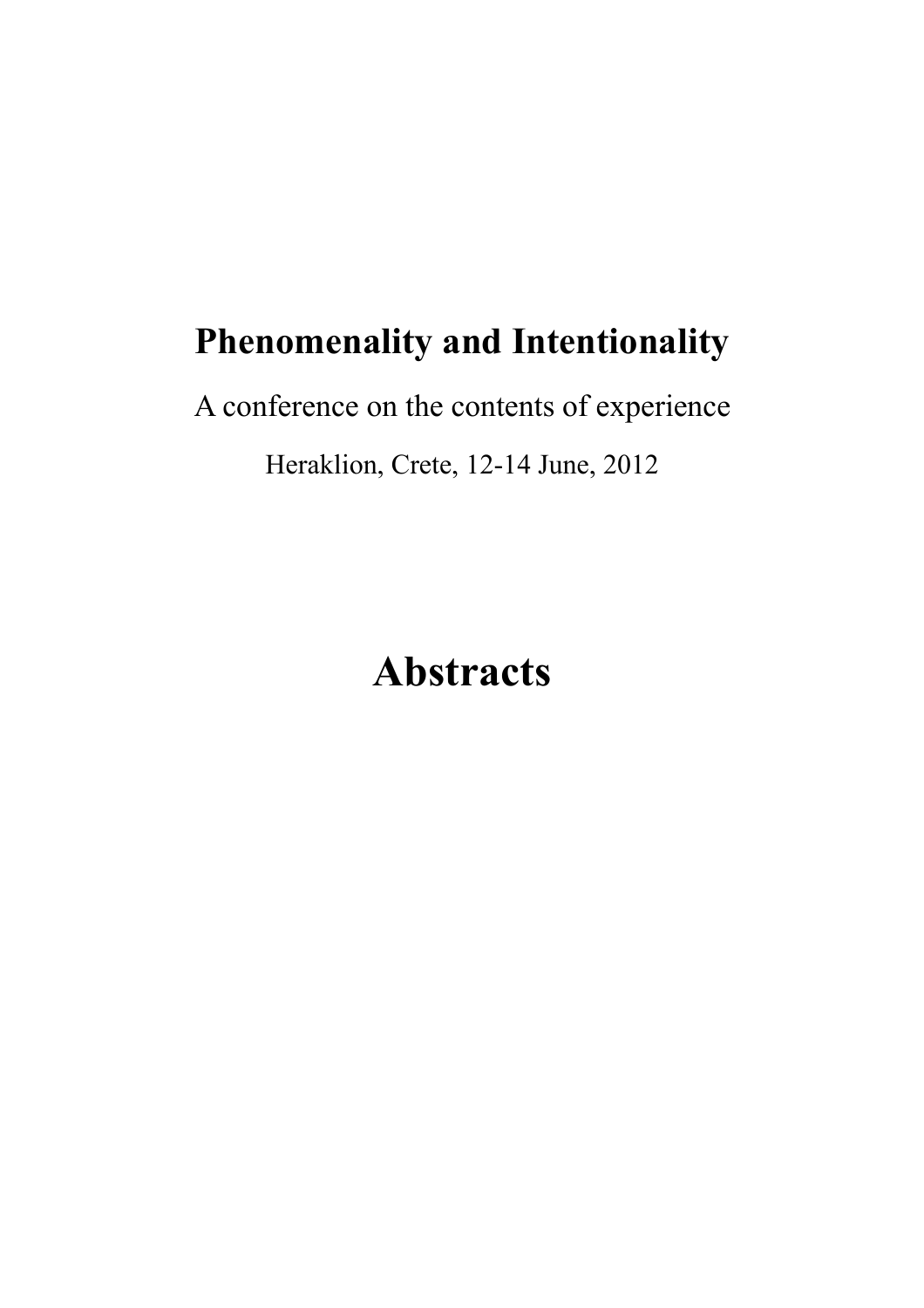#### **Three puzzles about spatial experience**

DAVID CHALMERS

*School of Philosophy Australian National University* 

[Abstract to follow]

#### **The derived content view**

DAVID BOURGET *Institute of Philosophy University of London* ANGELA MENDELOVICI *Department of Philosophy The University of Western Ontario & School of Philosophy, ANU*

Intentionalism and the phenomenal intentionality theory aim to unify phenomenal consciousness and intentionality. These projects face challenges in cases where there seems to be a mismatch between phenomenal character and intentional content. A recent strategy for responding to these kinds of challenges is to distinguish between two types of mental content: original, or source content, and derived content, and to argue that only source content corresponds in the required way with phenomenal character. We review accounts of the distinction between source and derived content and assess the prospects of the general strategy.

## **An intentional theory of phenomenality: Consciousness as the world apprehending itself**

SAM COLEMAN

*Department of Philosophy University of Hertfordshire* 

I explore a higher-order thought theory of consciousness (HOTT) combined with a neutral monist ontology. On this view the sorts of qualitative properties we meet in experience are basic features of all matter, of which the matter in heads is but a tiny portion. What is special about brains is their enabling a special relation of matter to itself whereby it apprehends its own qualitative nature. A plausible candidate for this relation is some form of higher-order representation of qualities. HOTT is held to suffer from a number of defects, perhaps the most serious of which are that i. it doesn't seem apt to capture the rich phenomenology of consciousness as we know it (it 'leaves out what it is like') and ii. it struggles with cases of misrepresentation, for example where a higher-order thought is 'empty' - representing a sensory state to be present that is in fact absent. I show how a modified HOTT-with-neutral monism can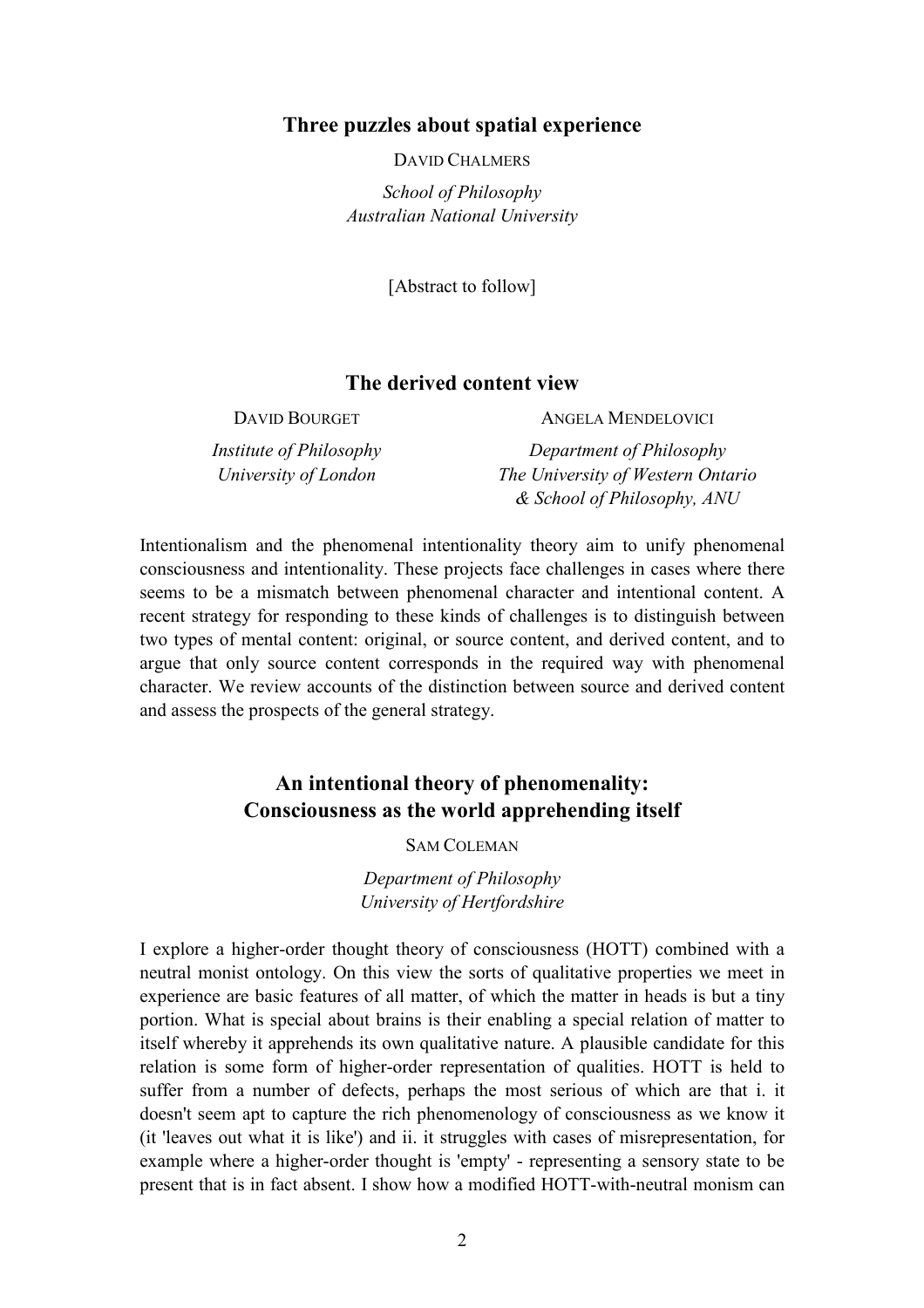meet these challenges, and consider the impact of the theory on the conceivability of zombies.

#### **Does heat perception belong to touch?**

RICHARD GRAY

*Department of Philosophy Cardiff University* 

In this paper I explore the relation between heat perception and touch. Many assume that heat perception is a part of touch. I think they should be regarded as different senses. In his recent paper 'What is touch?' Matthew Ratcliffe argues that touch is "a heterogenous assortment of variably integrated perceptual achievements". According to Ratcliffe, it will not work to treat touch as involving more than one sense. In support of his position he makes two claims. The first regards heat perception: heat perception can have a wide range of experiential contents. The second regards the relation between heat perception and touch: there is a good phenomenological case for the unity of touch and heat perception. Ratcliffe uses the putative variety of heat perception as evidence for the variety of tactile perception. He advances his phenomenological case in order to defend against the possible response to his first claim that heat perception does not belong to touch. I shall argue that the evidence in support of the phenomenological case for the unity of heat perception and touch is only evidence of an appearance of unity, and that there is no real or underlying unity. In doing so I shall show how the alleged variety of heat contents is not as wide as it is made out to be.

#### **Soul dust: The magic of consciousness**

NICHOLAS HUMPHREY

*Darwin College, Cambridge* 

How is phenomenal consciousness possible? What biological purpose does it serve? My talk will be in two parts. (1). I will discuss the evolution of consciousness as "theatre". I will explain how our sensations are representations of an active response to stimulation, that we stage as a kind of pantomime inside our heads, but that originated as a form of overt bodily expression. Further, I'll explain how natural selection could have designed this pantomime so as to give us the impression that we are experiencing something that "is like something" – like something it actually cannot be! (2). I will discuss how our experience of this remarkable self-made show, just because of its seemingly magical phenomenal properties, changes our own sense of who and what we are and what kind of world we live in. In short, consciousness lights up the external world for us and makes us, as "subject selves", feel special and transcendent. Thus consciousness paves the way for spirituality, and allows human beings to reap the rewards, and anxieties, of living in the "soul niche".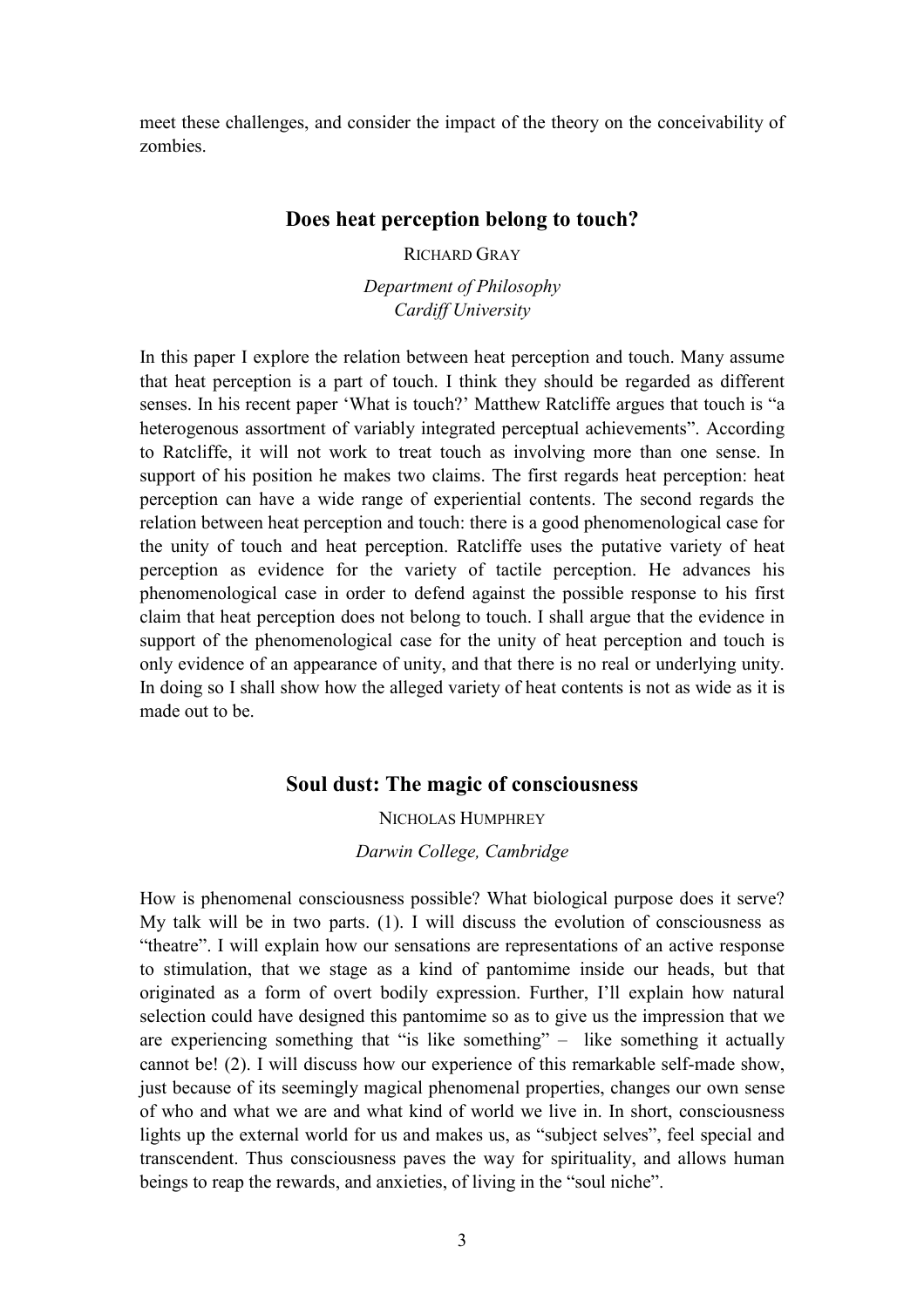## *Followed by*  **A comment on Humphrey**

KEITH FRANKISH

*Department of Philosophy, The Open University & Mind and Brain Programme, University of Crete* 

#### **What should the Naive Realist say about hallucinations?**

#### HEATHER LOGUE

*Department of Philosophy University of Leeds* 

The aim of this paper is to reconcile a "positive" Naive Realist account of hallucination (outlined in my "Good News for the Disjunctivist about (one of) the Bad Cases", forthcoming in Philosophy and Phenomenological Research) with what I take to be the best motivation for Naive Realism (presented in my "Why Naive Realism?", forthcoming in the Proceedings of the Aristotelian Society). In the first section, I will criticise M.G.F Martin's argument for the claim that positive accounts of hallucination undermine Naive Realism, clearing the way for a Naive Realist-friendly Intentionalist account of hallucinations. In the second section, I will summarise what I take to be the best case for Naive Realism, and argue that it involves identifying the phenomenal character of a veridical experience of a given property with the subject perceiving an instance of it.

 However, the phenomenal character of a total hallucination cannot be identified with the subject perceiving instances of properties, since the subject of a total hallucination doesn't perceive anything in her environment at all. So how should the Naive Realist account for the phenomenal character of hallucination? In the final section, I will explore two ways of answering this question. The first way involves claiming that the phenomenal character of experience is multiply realisable (by both perceiving an instance of a property and perceptually representing it). This strategy is problematic, so I will conclude by exploring the possibility of following William Fish in denying that hallucinations have phenomenal character. I will suggest that the Naive Realist could give an Intentionalist account of hallucinations (contrary to Fish's view), but deny that a hallucinatory intentional state gives rise to phenomenal character. I will argue that, although this account has one big drawback, it doesn't have as many as Fish's version does (thanks to its Intentionalist component).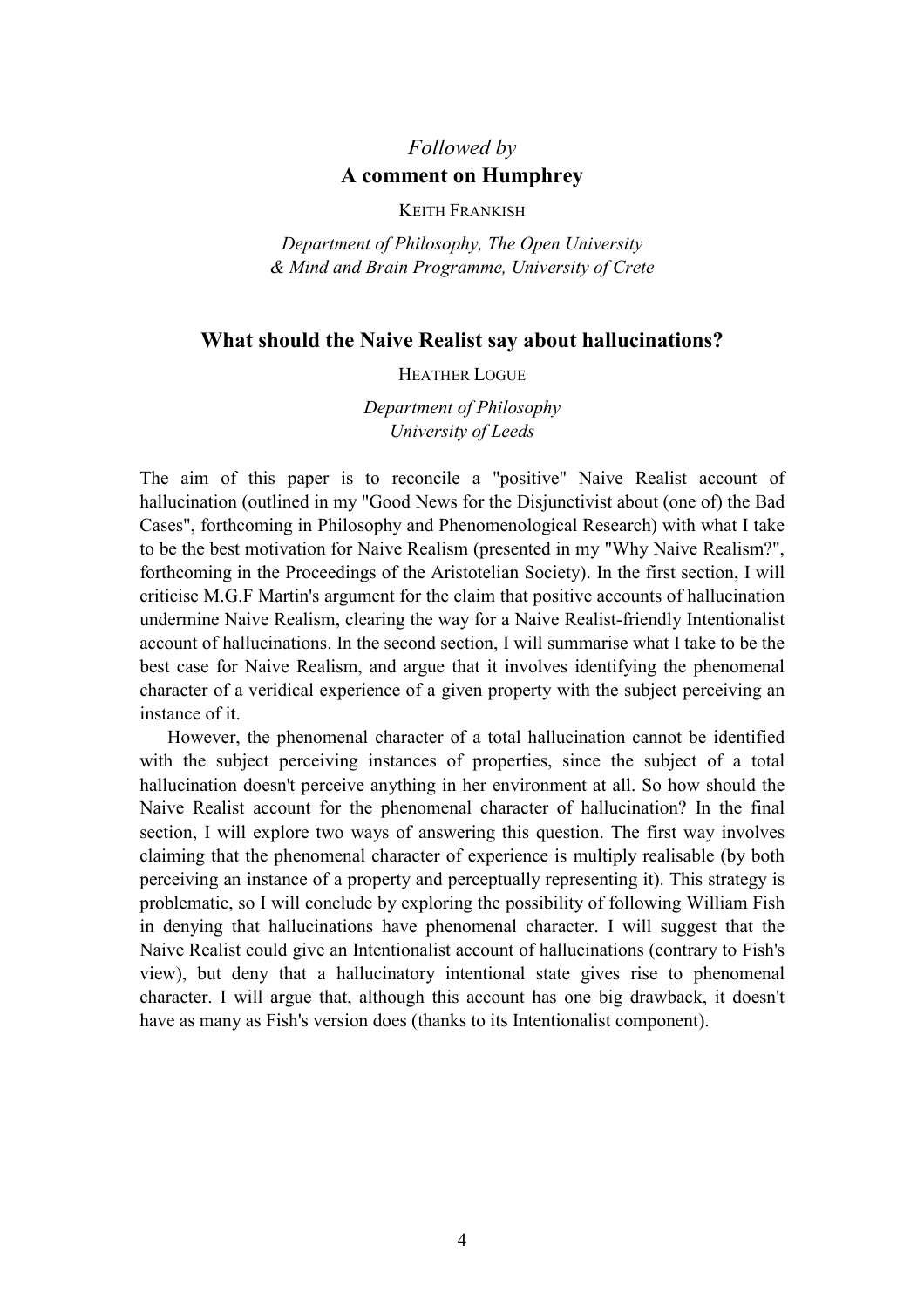#### **Cross-sensory synaesthesis**

CASEY O'CALLAGHAN

*Department of Philosophy Rice University* 

We can discern two opposing viewpoints regarding synaesthesia. The first is that synaesthesia is *the strangest thing* (to borrow Harrison's 2001 book title). Synaesthesia, according to this perspective, is an oddity or a disordered condition; it has been described as 'mysterious', 'unbelievable', and 'romantic neurology'. The second is that synaesthesia is *pervasive*. Synaesthesia, according to this perspective, is at the heart of nearly any significant human cognitive achievement. Ramachandran, for instance, claims that synaesthesia explains phenomena from language to metaphor to creativity itself. This paper reconciles these perspectives for *cross-sensory synaesthesia*. The reconciliation requires distinguishing synesthesia from cross-modal perceptual illusions and from veridical synaesthesis.

#### **Perceptual modes of presentation**

#### ATHANASSIOS RAFTOPOULOS

*Department of Psychology University of Cyprus* 

Chalmers (2006, 71-74) puts forth his two-stage view concerning the phenomenal content of perceptual experience, which consists in the Edenic content, and the Fregean phenomenal content or mode of presentation (mop) of the experience, which is a representational content that is also a condition of imperfect veridicality. Imperfect veridicality is associated with a Fregean condition of satisfaction: a phenomenal experience F will be imperfectly veridical iff its object has the property that matches the property attributed to the object by the experience's Edenic content. A physical intrinsic property matches the perfect property F iff it normally causes phenomenally F experiences. The mop( $F$ ) = "the property that normally causes phenomenally F experiences." The mop(O)="the object that the experience is appropriately connected to, that is, the object that stands in a causal perceptual relation with the experience." Chalmers acknowledges that Fregean mops do not wear their phenomenality valence on their sleeves, since neither causality nor the subject of the experience figure in the phenomenology of the experience.

 I will concentrate here only on one aspect of Chalmers' attempt to defend the phenomenal status of the ordinary Fregean mop, specifically the one that centers on the inferential role of the mops in perception. I will claim that these mops have no place in visual perception since Chalmers' mops can neither be the cognitive or perceptual significance of the content in perception, nor do they play any functional/processing role in it. I will also claim that the root of the problem lies in Chalmers' two-dimensional semantics as it applies to perception.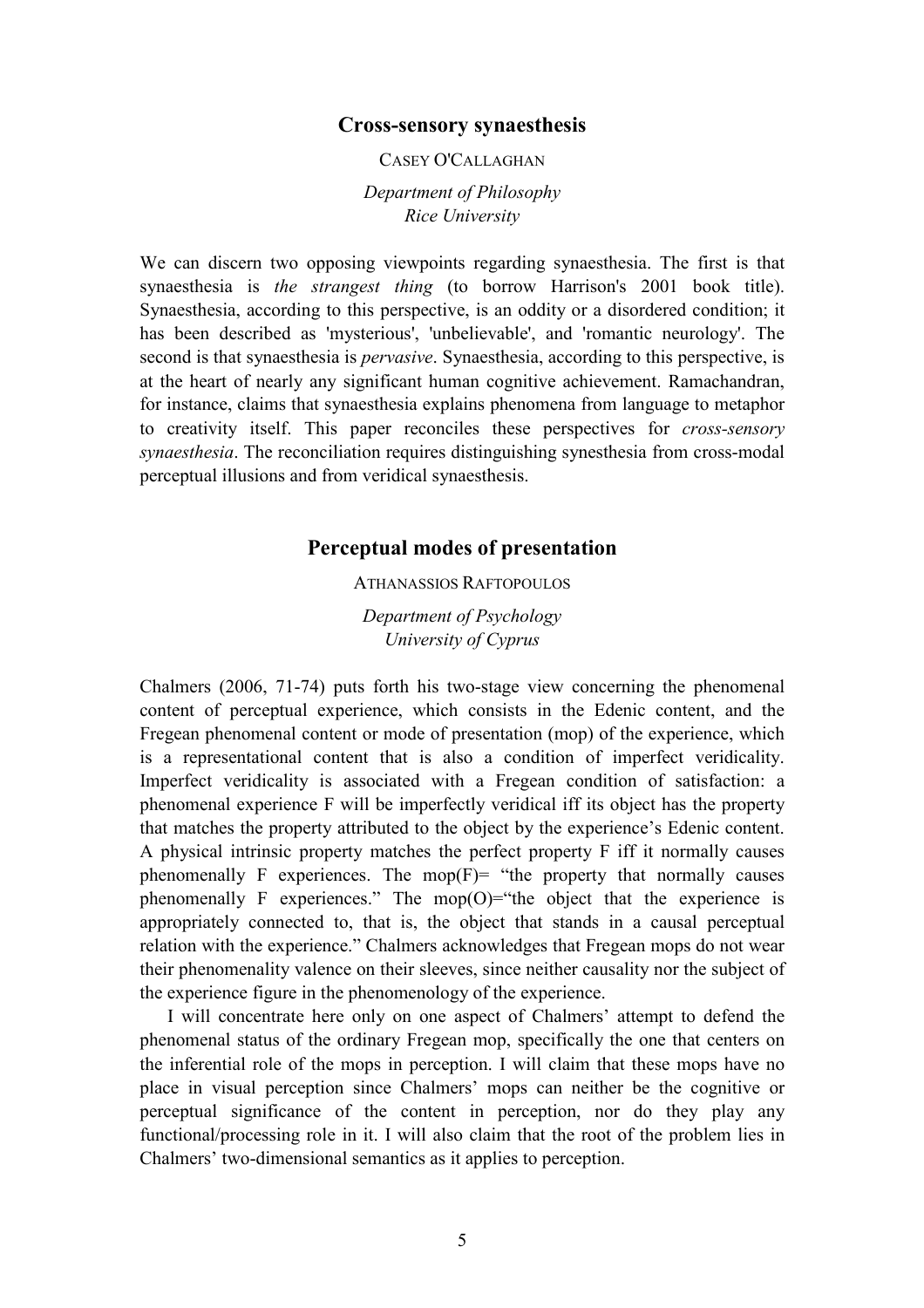## **How does phenomenology put us in touch with the physical world? A defence of a traditional empiricist approach to perceptual content**

#### HOWARD ROBINSON

*Department of Philosophy Central European University* 

There are many issues concerning the relations between phenomenality and intentionality. The most overarching one concerns their relative separateness or interdependence. One side says that one can reduce phenomenality to intentionality – it is no more than a species of representation (Tye) – and the other that intentionality depends on (phenomenal) consciousness (Searle). I will not approach this issue directly, because I think that the concept of intentionality involved in this debate is radically mistaken. Appendix 2 contains my thoughts on this. The issue with which I shall be directly concerned here is the question of how sense-experience puts us in touch with the physical world. Is it because all phenomenal states are intentional and purport to represent external objects or their features (which is not the same as the claim that phenomenality can be reduced to intentionality), as the majority of modern philosophers seem to think, or is there another account? The main fashionable alternative is that version of naïve realism that is dubbed *relationism*, represented by Martin, Travers, Campbell and Brewer. I have argued against both representationalism and relationism in various other places. I belong to a more primitive tradition, for I am a sense-datum theorist. Intentionalists and relationists tend to have two reasons for rejecting this traditional theory. One is that it cuts us off from the world, such that we could have no conceptions of it. For us, all would be 'darkness within'. The other is that it restricts our perceptual content, so that we are aware of such minima as colour patches and not real, live three dimensional objects, with backs and insides. My main aim in this paper is to show how a sense-datum theorist can have a full and rich phenomenology, and so to answer both objections, and to do so by giving an account of this richness which is, I believe, more illuminating than any account available to its rivals.

#### **Transparency, qualia realism, and representationalism**

#### MICHAEL TYE

*Department of Philosophy The University of Texas at Austin* 

Qualia realists hold that experiences have intrinsic qualities of which their subjects can be directly aware via introspection (so-called 'qualia'). These qualities make up the phenomenal or subjective character of the experience. Representationalists deny this. They hold instead that what matters to the phenomenal character of an experience is only the qualities *represented* by the experience. Often